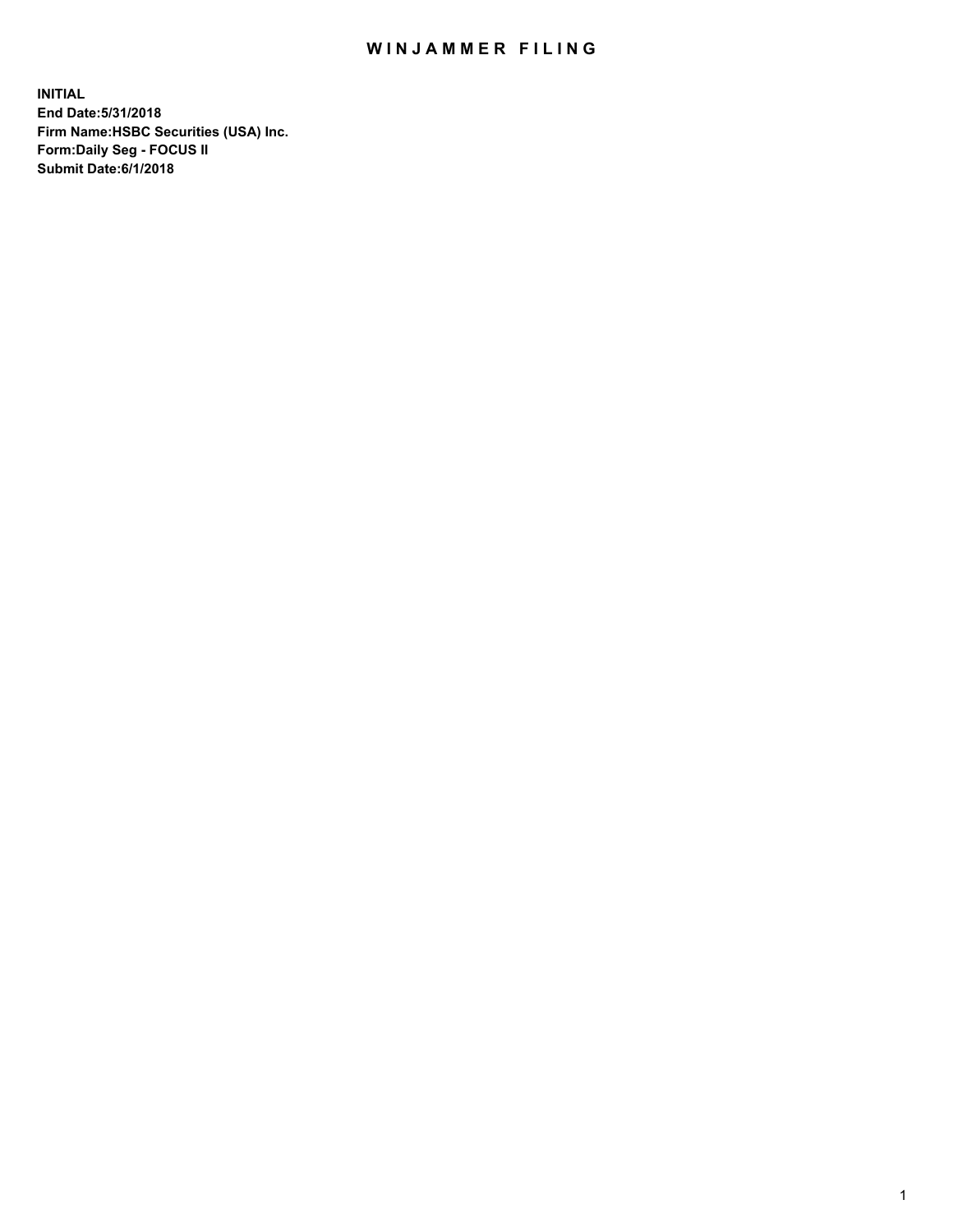## **INITIAL End Date:5/31/2018 Firm Name:HSBC Securities (USA) Inc. Form:Daily Seg - FOCUS II Submit Date:6/1/2018 Daily Segregation - Cover Page**

| Name of Company<br><b>Contact Name</b><br><b>Contact Phone Number</b><br><b>Contact Email Address</b>                                                                                                                                                                                                                         | <b>HSBC Securities (USA) Inc.</b><br><b>Michael Vacca</b><br>212-525-7951<br>michael.vacca@us.hsbc.com |
|-------------------------------------------------------------------------------------------------------------------------------------------------------------------------------------------------------------------------------------------------------------------------------------------------------------------------------|--------------------------------------------------------------------------------------------------------|
| FCM's Customer Segregated Funds Residual Interest Target (choose one):<br>a. Minimum dollar amount: ; or<br>b. Minimum percentage of customer segregated funds required:%; or<br>c. Dollar amount range between: and; or<br>d. Percentage range of customer segregated funds required between: % and %.                       | 147,000,000<br><u>0</u><br><u>00</u><br><u>00</u>                                                      |
| FCM's Customer Secured Amount Funds Residual Interest Target (choose one):<br>a. Minimum dollar amount: ; or<br>b. Minimum percentage of customer secured funds required:%; or<br>c. Dollar amount range between: and; or<br>d. Percentage range of customer secured funds required between: % and %.                         | 25,000,000<br><u>0</u><br><u>00</u><br>00                                                              |
| FCM's Cleared Swaps Customer Collateral Residual Interest Target (choose one):<br>a. Minimum dollar amount: ; or<br>b. Minimum percentage of cleared swaps customer collateral required:%; or<br>c. Dollar amount range between: and; or<br>d. Percentage range of cleared swaps customer collateral required between:% and%. | 95,000,000<br><u>0</u><br><u>00</u><br><u>00</u>                                                       |

Attach supporting documents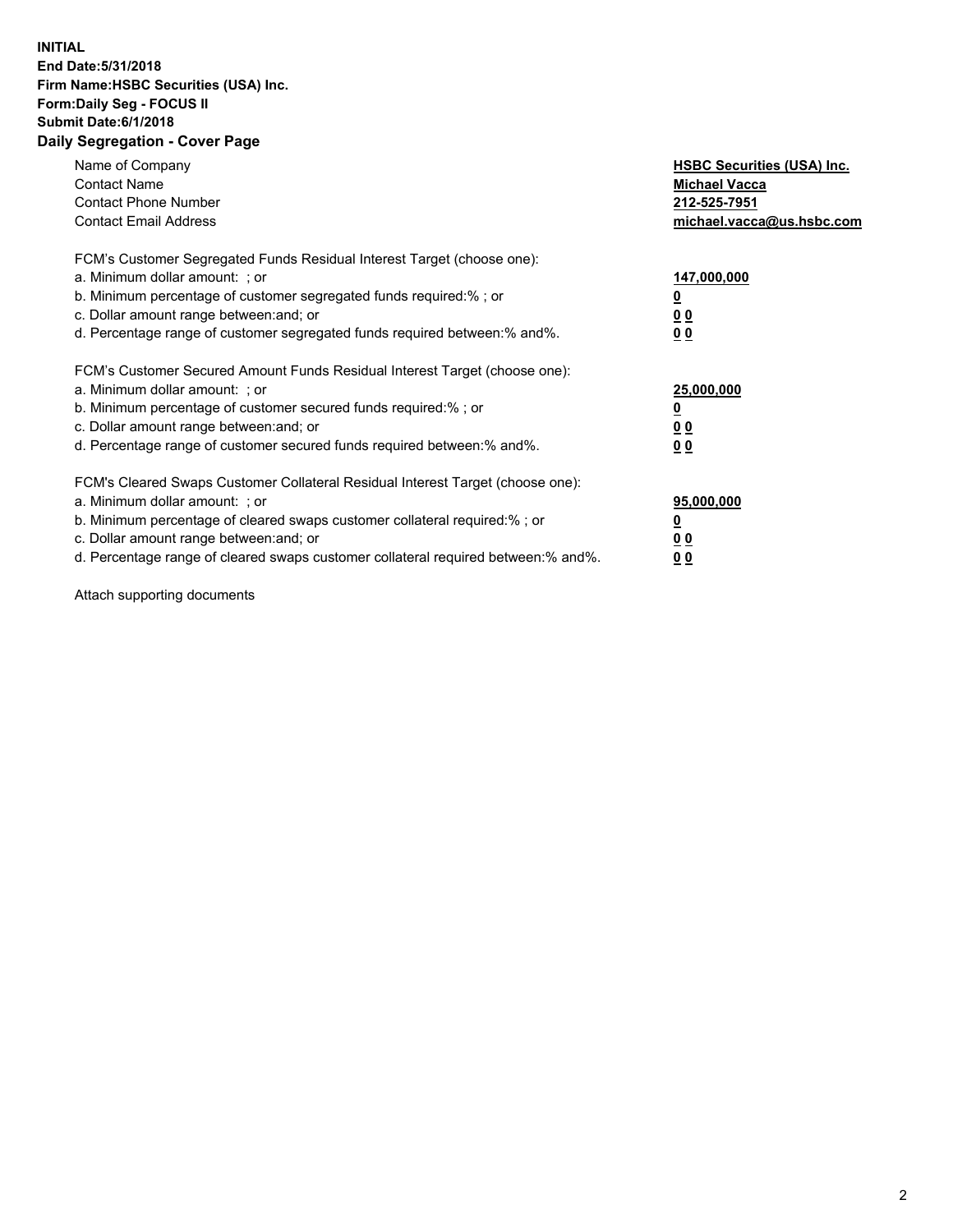**INITIAL End Date:5/31/2018 Firm Name:HSBC Securities (USA) Inc. Form:Daily Seg - FOCUS II Submit Date:6/1/2018 Daily Segregation - Secured Amounts** Foreign Futures and Foreign Options Secured Amounts Amount required to be set aside pursuant to law, rule or regulation of a foreign government or a rule of a self-regulatory organization authorized thereunder **0** [7305] 1. Net ledger balance - Foreign Futures and Foreign Option Trading - All Customers A. Cash **118,068,196** [7315] B. Securities (at market) **97,409,898** [7317] 2. Net unrealized profit (loss) in open futures contracts traded on a foreign board of trade **-9,597,440** [7325] 3. Exchange traded options a. Market value of open option contracts purchased on a foreign board of trade **0** [7335] b. Market value of open contracts granted (sold) on a foreign board of trade **0** [7337] 4. Net equity (deficit) (add lines 1. 2. and 3.) **205,880,654** [7345] 5. Account liquidating to a deficit and account with a debit balances - gross amount **204,857** [7351] Less: amount offset by customer owned securities **-204,275** [7352] **582** [7354] 6. Amount required to be set aside as the secured amount - Net Liquidating Equity Method (add lines 4 and 5) **205,881,236** [7355] 7. Greater of amount required to be set aside pursuant to foreign jurisdiction (above) or line 6. **205,881,236** [7360] FUNDS DEPOSITED IN SEPARATE REGULATION 30.7 ACCOUNTS 1. Cash in banks A. Banks located in the United States **98,372,941** [7500] B. Other banks qualified under Regulation 30.7 **0** [7520] **98,372,941** [7530] 2. Securities A. In safekeeping with banks located in the United States **50,746,321** [7540] B. In safekeeping with other banks qualified under Regulation 30.7 **0** [7560] **50,746,321** [7570] 3. Equities with registered futures commission merchants A. Cash **0** [7580] B. Securities **0** [7590] C. Unrealized gain (loss) on open futures contracts **0** [7600] D. Value of long option contracts **0** [7610] E. Value of short option contracts **0** [7615] **0** [7620] 4. Amounts held by clearing organizations of foreign boards of trade A. Cash **0** [7640] B. Securities **0** [7650] C. Amount due to (from) clearing organization - daily variation **0** [7660] D. Value of long option contracts **0** [7670] E. Value of short option contracts **0** [7675] **0** [7680] 5. Amounts held by members of foreign boards of trade A. Cash **60,934,240** [7700] B. Securities **46,663,577** [7710] C. Unrealized gain (loss) on open futures contracts **-9,597,440** [7720] D. Value of long option contracts **0** [7730] E. Value of short option contracts **0** [7735] **98,000,377** [7740] 6. Amounts with other depositories designated by a foreign board of trade **0** [7760] 7. Segregated funds on hand **0** [7765] 8. Total funds in separate section 30.7 accounts **247,119,639** [7770] 9. Excess (deficiency) Set Aside for Secured Amount (subtract line 7 Secured Statement Page 1 from Line 8) **41,238,403** [7380] 10. Management Target Amount for Excess funds in separate section 30.7 accounts **25,000,000** [7780]

11. Excess (deficiency) funds in separate 30.7 accounts over (under) Management Target **16,238,403** [7785]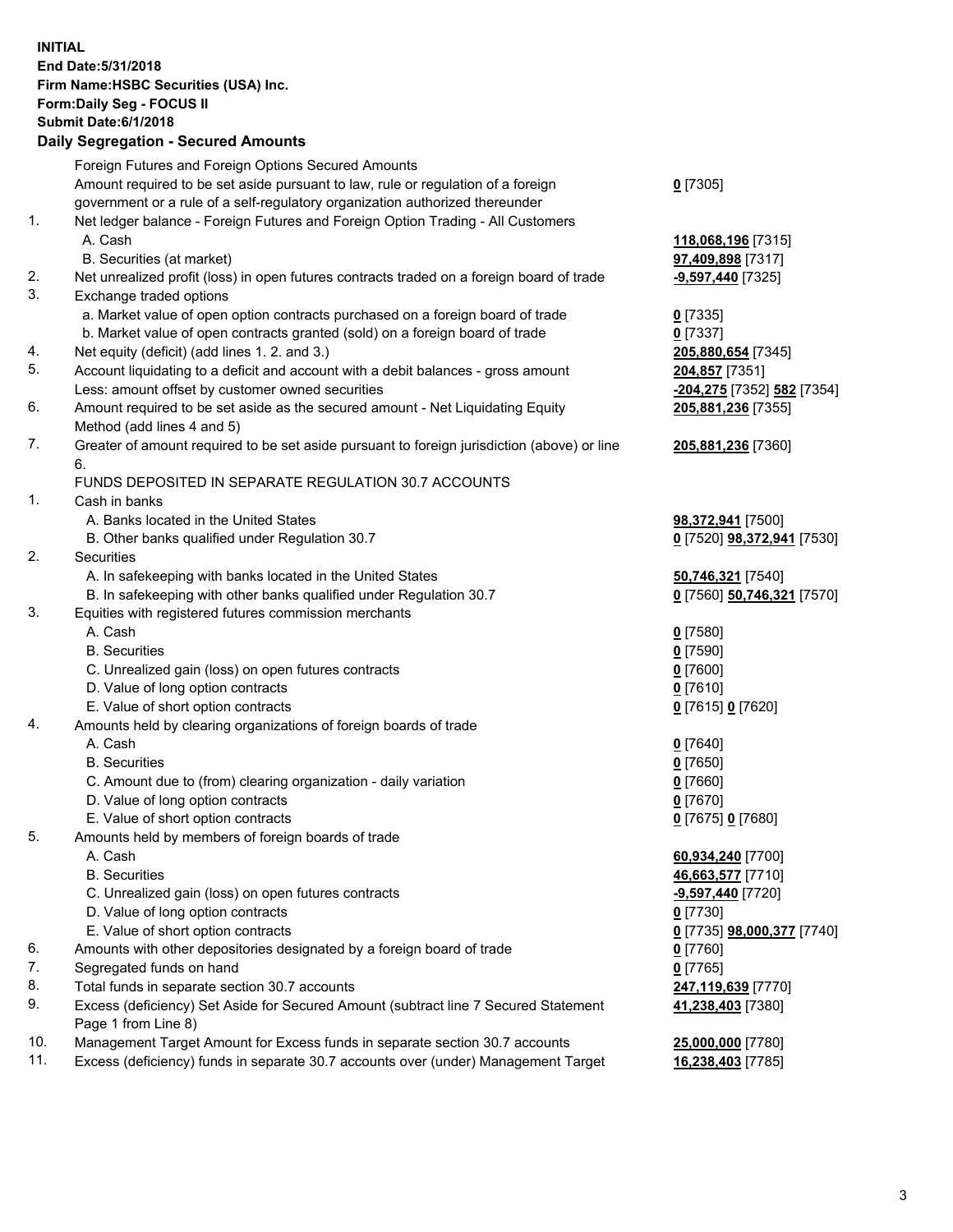| <b>INITIAL</b> | End Date: 5/31/2018<br>Firm Name: HSBC Securities (USA) Inc.<br><b>Form:Daily Seg - FOCUS II</b><br><b>Submit Date:6/1/2018</b><br>Daily Segregation - Segregation Statement |                                                  |
|----------------|------------------------------------------------------------------------------------------------------------------------------------------------------------------------------|--------------------------------------------------|
|                | SEGREGATION REQUIREMENTS(Section 4d(2) of the CEAct)                                                                                                                         |                                                  |
| 1.             | Net ledger balance                                                                                                                                                           |                                                  |
|                | A. Cash                                                                                                                                                                      | 413,614,453 [7010]                               |
|                | B. Securities (at market)                                                                                                                                                    | 1,541,461,646 [7020]                             |
| 2.             | Net unrealized profit (loss) in open futures contracts traded on a contract market                                                                                           | -113,998,561 [7030]                              |
| 3.             | Exchange traded options                                                                                                                                                      |                                                  |
|                | A. Add market value of open option contracts purchased on a contract market                                                                                                  | <u>244,472,467</u> [7032]                        |
|                | B. Deduct market value of open option contracts granted (sold) on a contract market                                                                                          | <u>-97,645,485</u> [7033]                        |
| 4.             | Net equity (deficit) (add lines 1, 2 and 3)                                                                                                                                  | 1,987,904,520 [7040]                             |
| 5.             | Accounts liquidating to a deficit and accounts with                                                                                                                          |                                                  |
|                | debit balances - gross amount                                                                                                                                                | 20,890,109 [7045]                                |
|                | Less: amount offset by customer securities                                                                                                                                   | <mark>-20,890,080</mark> [7047] <u>29</u> [7050] |
| 6.             | Amount required to be segregated (add lines 4 and 5)                                                                                                                         | 1,987,904,549 [7060]                             |
|                | FUNDS IN SEGREGATED ACCOUNTS                                                                                                                                                 |                                                  |
| 7.             | Deposited in segregated funds bank accounts                                                                                                                                  |                                                  |
|                | A. Cash                                                                                                                                                                      | 18,182,532 [7070]                                |
|                | B. Securities representing investments of customers' funds (at market)                                                                                                       | 0 [7080]                                         |
|                | C. Securities held for particular customers or option customers in lieu of cash (at<br>market)                                                                               | 209,251,445 [7090]                               |
| 8.             | Margins on deposit with derivatives clearing organizations of contract markets                                                                                               |                                                  |
|                | A. Cash                                                                                                                                                                      | 456,245,820 [7100]                               |
|                | B. Securities representing investments of customers' funds (at market)                                                                                                       | $0$ [7110]                                       |
|                | C. Securities held for particular customers or option customers in lieu of cash (at<br>market)                                                                               | 1,235,068,391 [7120]                             |
| 9.             | Net settlement from (to) derivatives clearing organizations of contract markets                                                                                              | <u>-22,973,041</u> [7130]                        |
| 10.            | Exchange traded options                                                                                                                                                      |                                                  |
|                | A. Value of open long option contracts                                                                                                                                       | <u>244,472,467</u> [7132]                        |
|                | B. Value of open short option contracts                                                                                                                                      | -97,645,485 [7133]                               |
| 11.            | Net equities with other FCMs                                                                                                                                                 |                                                  |
|                | A. Net liquidating equity                                                                                                                                                    | 7,956,238 [7140]                                 |
|                | B. Securities representing investments of customers' funds (at market)                                                                                                       | $0$ [7160]                                       |
|                | C. Securities held for particular customers or option customers in lieu of cash (at                                                                                          | $0$ [7170]                                       |
|                | market)                                                                                                                                                                      |                                                  |
| 12.            | Segregated funds on hand                                                                                                                                                     | <u>97,141,810</u> [7150]                         |
| 13.            | Total amount in segregation (add lines 7 through 12)                                                                                                                         | 2,147,700,177 [7180]                             |
| 14.            | Excess (deficiency) funds in segregation (subtract line 6 from line 13)                                                                                                      | 159,795,628 [7190]                               |
| 15.            | Management Target Amount for Excess funds in segregation                                                                                                                     | 147,000,000 [7194]                               |

16. Excess (deficiency) funds in segregation over (under) Management Target Amount

Excess

**12,795,628** [7198]